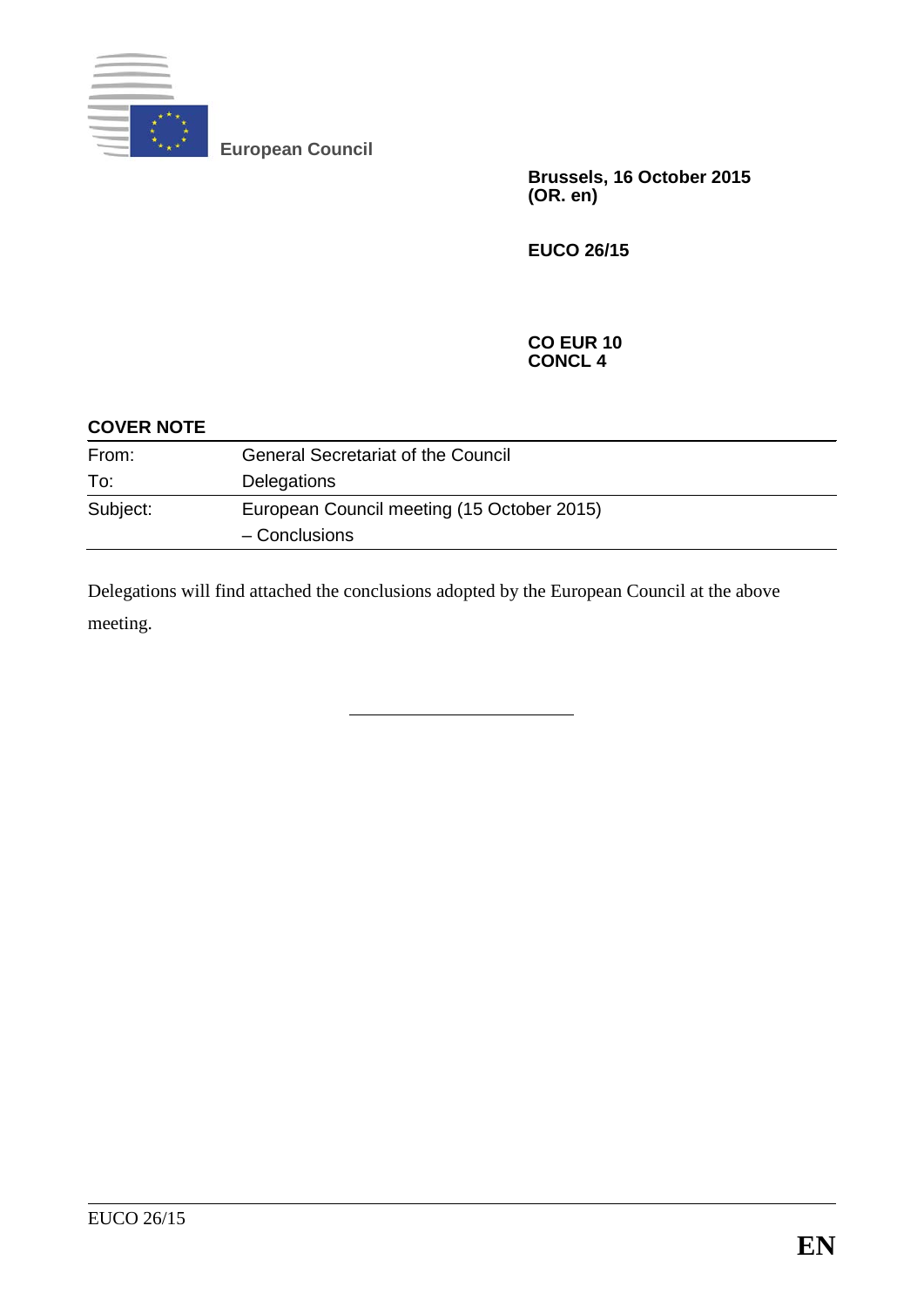## **MIGRATION**

- 1. Tackling the migration and refugee crisis is a common obligation which requires a comprehensive strategy and a determined effort over time in a spirit of solidarity and responsibility. The orientations agreed by Heads of State or Government on 23 September focused on the most pressing issues. Their implementation is advancing rapidly, as evidenced by work undertaken within the Council and by the Commission report of 14 October. This will be kept under close review, including as concerns the financial pledges and possible further needs.
- 2. Today, the European Council set out the following further orientations:

### *Cooperating with third countries to stem the flows*

a) welcomes the joint Action Plan with Turkey as part of a comprehensive cooperation agenda based on shared responsibility, mutual commitments and delivery. Successful implementation will contribute to accelerating the fulfilment of the visa liberalisation roadmap towards all participating Member States and the full implementation of the readmission agreement. Progress will be assessed in spring 2016. The EU and its Member States stand ready to increase cooperation with Turkey and step up their political and financial engagement substantially within the established framework. The accession process needs to be re-energized with a view to achieving progress in the negotiations in accordance with the negotiating framework and the relevant Council conclusions.

The European Council expressed its condolences to the people of Turkey following the Ankara bomb attack and pledged its support to fight terrorism;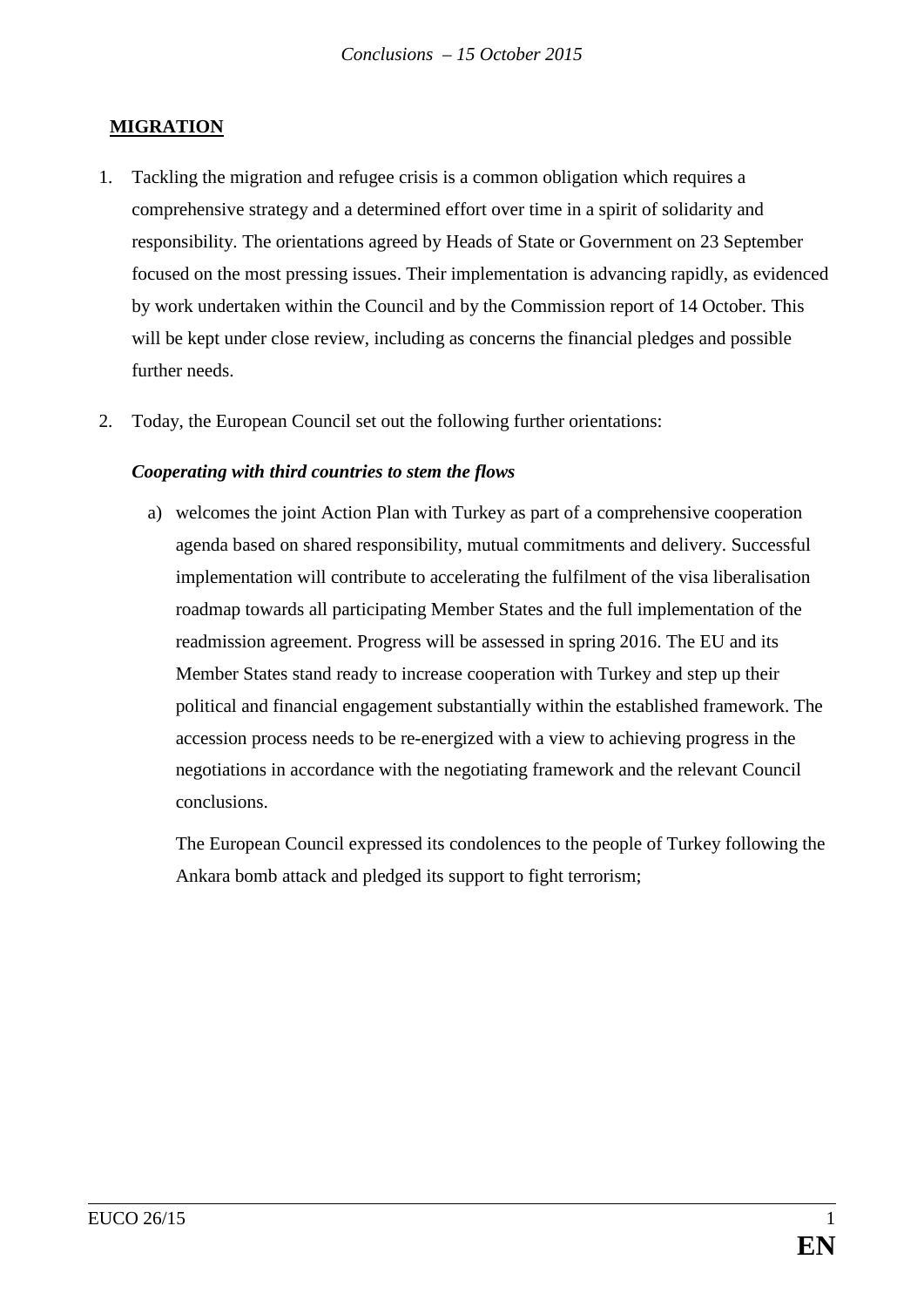- b) ensure effective and operational follow up to the High-level Conference on the Eastern Mediterranean/Western Balkans Route, with particular emphasis on the management of migratory flows and the fight against criminal networks;
- c) achieve concrete operational measures at the forthcoming Valletta Summit with African Heads of State or Government, focusing, in a fair and balanced manner, on effective return and readmission, dismantling of criminal networks and prevention of illegal migration, accompanied by real efforts to tackle root causes and to support the African socio-economic development together with a commitment concerning continued possibilities for legal migration;
- d) explore possibilities for developing safe and sustainable reception capacities in the affected regions and providing lasting prospects and adequate procedures for refugees and their families, including through access to education and jobs, until return to their country of origin is possible;
- e) ask Member States to further contribute to the efforts made to support UNHCR, World Food Programme and other agencies, as well as to support the EU's Regional Trust Fund responding to the Syria crisis and the EU Trust Fund for Africa.

# *Strengthening the protection of the EU's external borders (building on the Schengen acquis)*

- f) work towards the gradual establishment of an integrated management system for external borders;
- g) make full use of the existing Frontex mandate, including as regards the deployment of Rapid Border Intervention Teams;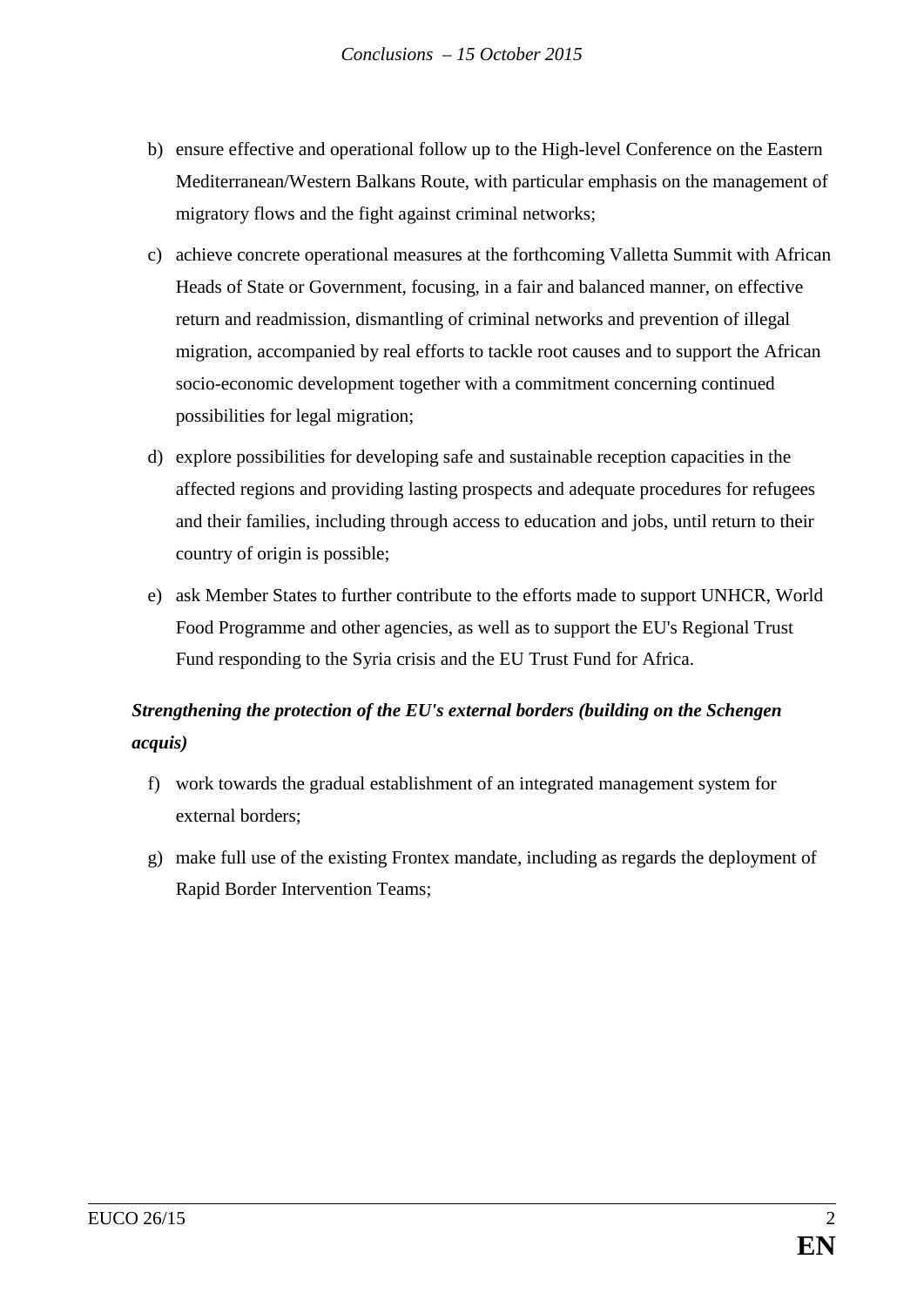- h) in accordance with the distribution of competences under the Treaty, in full respect of the national competence of the Member States, enhance the mandate of Frontex in the context of discussions over the development of a European Border and Coast Guard System, including as regards the deployment of Rapid Border Intervention Teams in cases where Schengen evaluations or risk analysis demonstrate the need for robust and prompt action, in cooperation with the Member State concerned;
- i) devise technical solutions to reinforce the control of the EU's external borders to meet both migration and security objectives, without hampering the fluidity of movement;
- j) welcome the Commission's intention to rapidly present a package of measures with a view to improving the management of our external borders.

## *Responding to the influx of refugees in Europe and ensuring returns*

- k) in accordance with the decisions taken so far, press ahead with the establishment of further hotspots within the agreed timeframe to ensure the identification, registration, fingerprinting and reception of applicants for international protection and other migrants and at the same time ensure relocation and returns. Member States will support these efforts to the full, in the first place by meeting the calls for expertise from Frontex and EASO for the Migration Management Support Teams to work in hotspot areas and by the provision of necessary resources;
- l) further to the first successful relocations, proceed rapidly with the full implementation of the decisions taken so far on relocation as well as our commitments on resettlement and on the functioning of hotspots;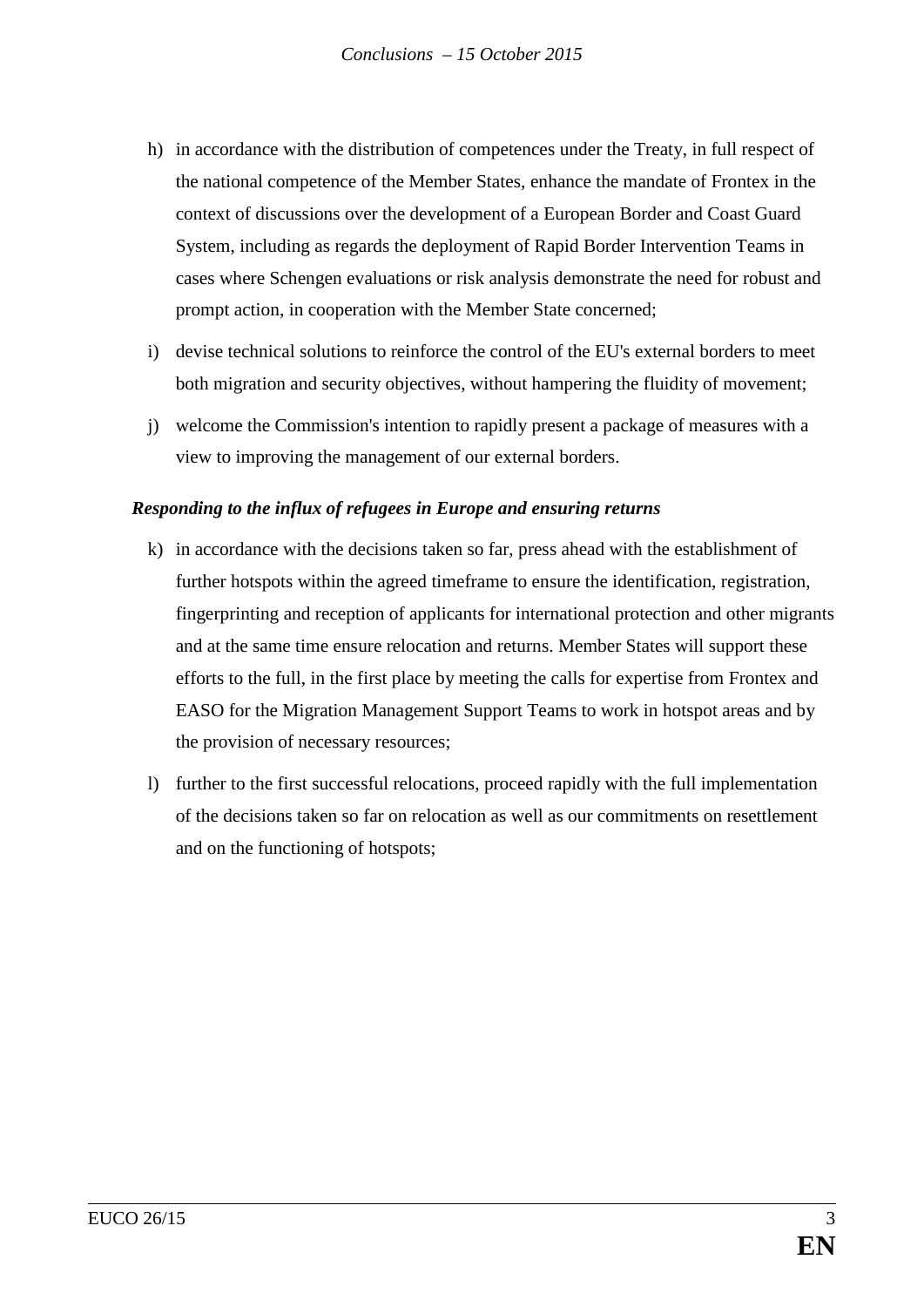- m) at the same time step up implementation by the Member States of the Return Directive and, before the end of the year, create a dedicated return office within Frontex in order to scale up support to Member States;
- n) enlarge the Frontex mandate on return to include the right to organise joint return operations on its own initiative, and enhance its role regarding the acquisition of travel documents for returnees;
- o) promote the acceptance by third countries of an improved European return *laissezpasser* as the reference document for return purposes;
- p) effectively implement all readmission commitments, whether undertaken through formal readmission agreements, the Cotonou Agreement or other arrangements;
- q) further increase leverage in the fields of return and readmission, using where appropriate the "more‐for‐more" principle. In this regard, the Commission and the High Representative will propose, within six months, comprehensive and tailor-made incentives to be used vis‐à‐vis third countries.
- 3. The orientations set out above represent a further important step towards our comprehensive strategy, consistent with the right to seek asylum, fundamental rights and international obligations. There are however other important priority actions that require further discussions in the relevant fora, including the Commission proposals. And there is a need for continuing reflection on the overall migration and asylum policy of the EU. The European Council will keep developments under review.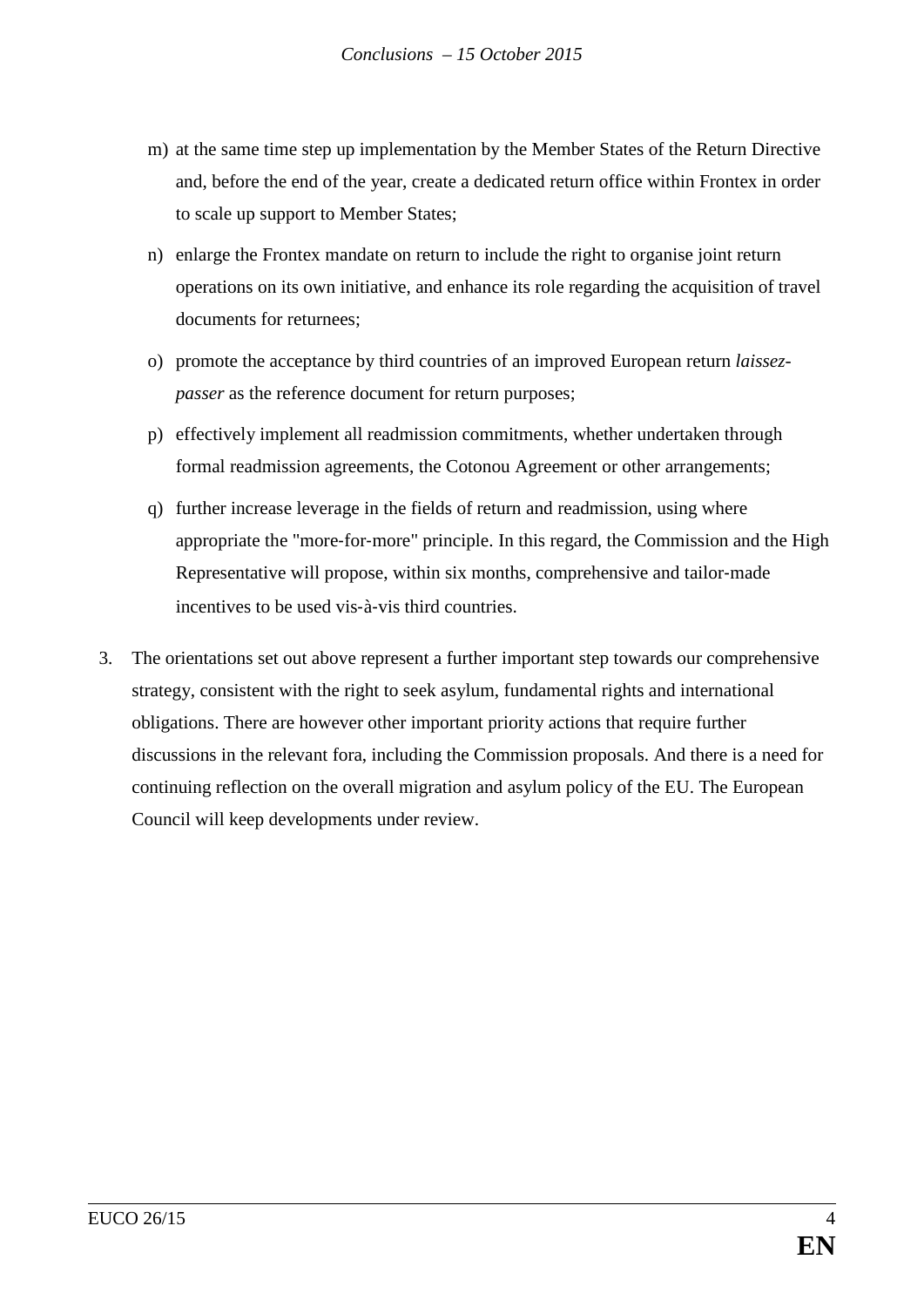## *Syria and Libya*

- 4. The European Council discussed political and military developments in Syria, including their impact on migration. The Assad regime bears the greatest responsibility for the 250.000 deaths of the conflict and the millions of displaced people. The European Council agreed on the need to focus on the fight against DAESH and other UN-designated terrorist groups in the framework of a united and coordinated strategy and a political process on the basis of the Geneva Communiqué of 2012. The EU is fully engaged in finding a political solution to the conflict in close cooperation with the UN and the countries of the region and calls on all parties involved to work to that effect. There cannot be a lasting peace in Syria under the present leadership and until the legitimate grievances and aspirations of all components of Syrian society are addressed. The European Council expressed its concern about the Russian attacks on the Syrian opposition and civilians and the risk of further military escalation.
- 5. As regards Libya, the European Council welcomed the announcement made by the UN and called on all parties to swiftly endorse it. The EU reiterates its offer of substantial political and financial support to the Government of National Accord as soon as it takes office.